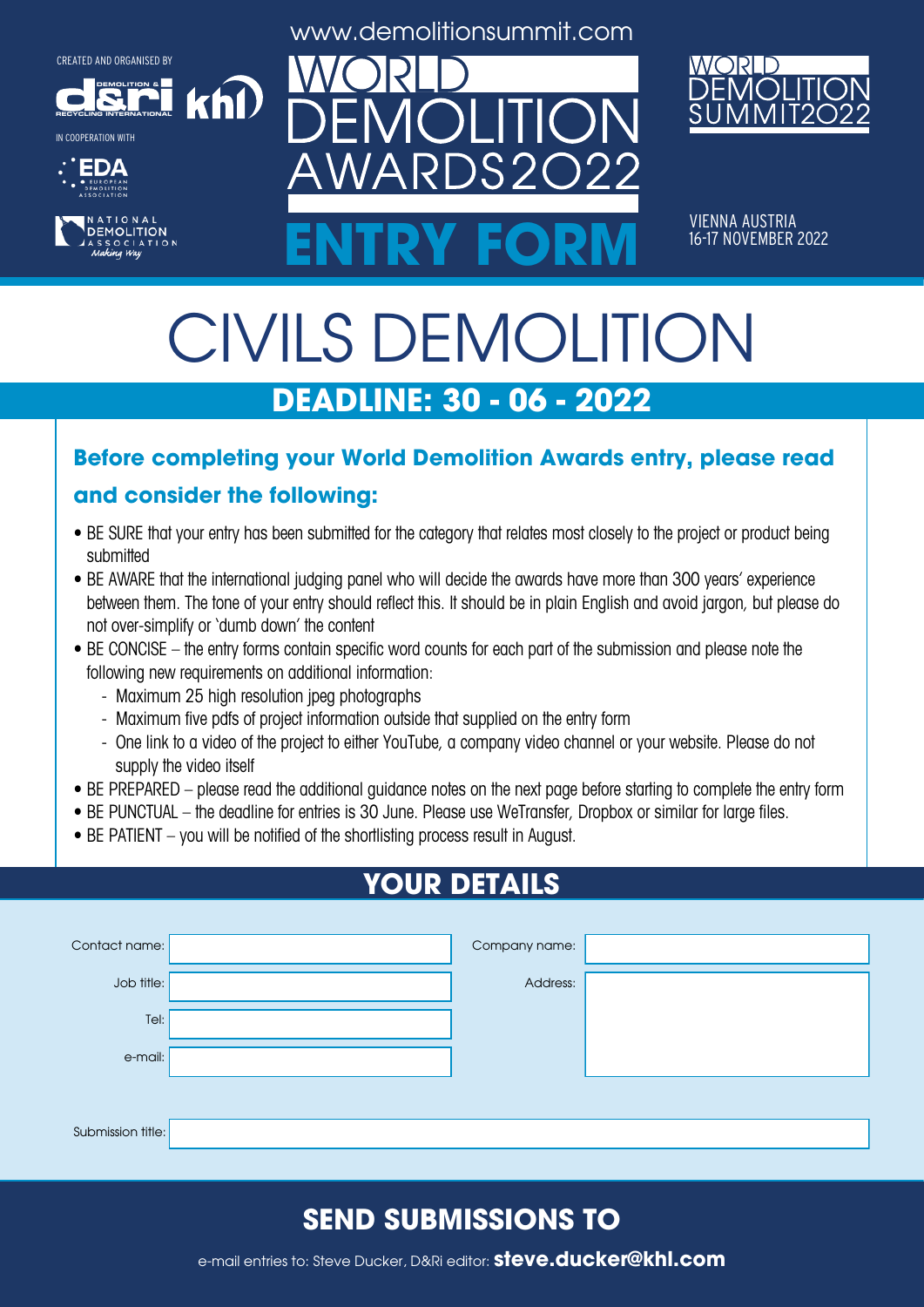**DEMOLITION &**

khl

**RECYCLING INTERNATIONAL** IN COOPERATION WITH





www.demolitionsummit.com



VIENNA AUSTRIA 16-17 NOVEMBER 2022

## CIVILS DEMOLITION **DEADLINE: 30 - 06 - 2022**

**ENTRY FORM**

 $S2$ 

#### **GUIDANCE NOTES**

- All entries must be on an official entry form (Word or PDF).
- The project must have started or ended between 1 July 2021 and 30 June 2022.
- Entries should be in English. If you wish to enter in a different language, please contact Steve Ducker.
- You can enter for more than one award. You can also enter more than once in the same category. However, specific projects can be entered for one category only.
- If you are sending in more than one entry, please use a separate form for each one.
- The awards statement should be 1,500 words maximum. It should be based on the award criteria. This will be sent to the judges for the shortlisting process.
- Supporting material can include your recycling and environmental strategy, demolition methodology statement, site waste management plans, photographs, video and media coverage. But it is not limited to these items. Please note the new requirements on supporting material, including

the maximum amounts that can be submitted, which are specified on the previous page.

- If using a client or other third party testimonial, please confirm that you have their permission.
- The executive summary should be an edited version of the project summary. Maximum 250 words. This will be published in D&Ri if your company is shortlisted.
- Bullet points should be a maximum 20 words each and limited to a maximum of five items. These will be published in the Shortlisted Companies Brochure if your company is shortlisted.
- Please supply your company logo and at least one high resolution jpeg photo.
- Send your entry and supporting material electronically to steve.ducker@khl.com
- If your entry is too large to e-mail (if it contains lots of photos it probably will be), please send by wetransfer, dropbox or similar.

#### **AWARD CRITERIA**

Tell the judges why your civil engineering/infrastructure demolition contract should receive an award. It may have been unusually complex or demanding. It would have been delivered on time and budget, and completed safely. A client testimonial is expected. Primary criteria against which entries will be assessed are: Overall Professionalism/ Expertise; Overcoming the Specific Challenge; Financial & Schedule Management; Safety Record; Client Satisfaction. There is no charge for entering the World Demolition Awards and we look forward to hearing from you.

#### **WHAT YOU NEED TO SUBMIT**

- Project summary for judges
- • Awards statement for judges **(maximum 1,500 words)**
- • Executive summary for D&Ri magazine **(maximum 250 words)**
- **• Five** bullet points for possible inclusion in Shortlisted Companies brochure
- • Supporting material **(maximum 5 pdfs, see first page)**
- Company logo
- • High resolution jpeg photographs **(maximum 25, see first page)**
- **• Link to** video (optional)
- • Your company details (in space provided **on previous page**)

## **SEND SUBMISSIONS TO**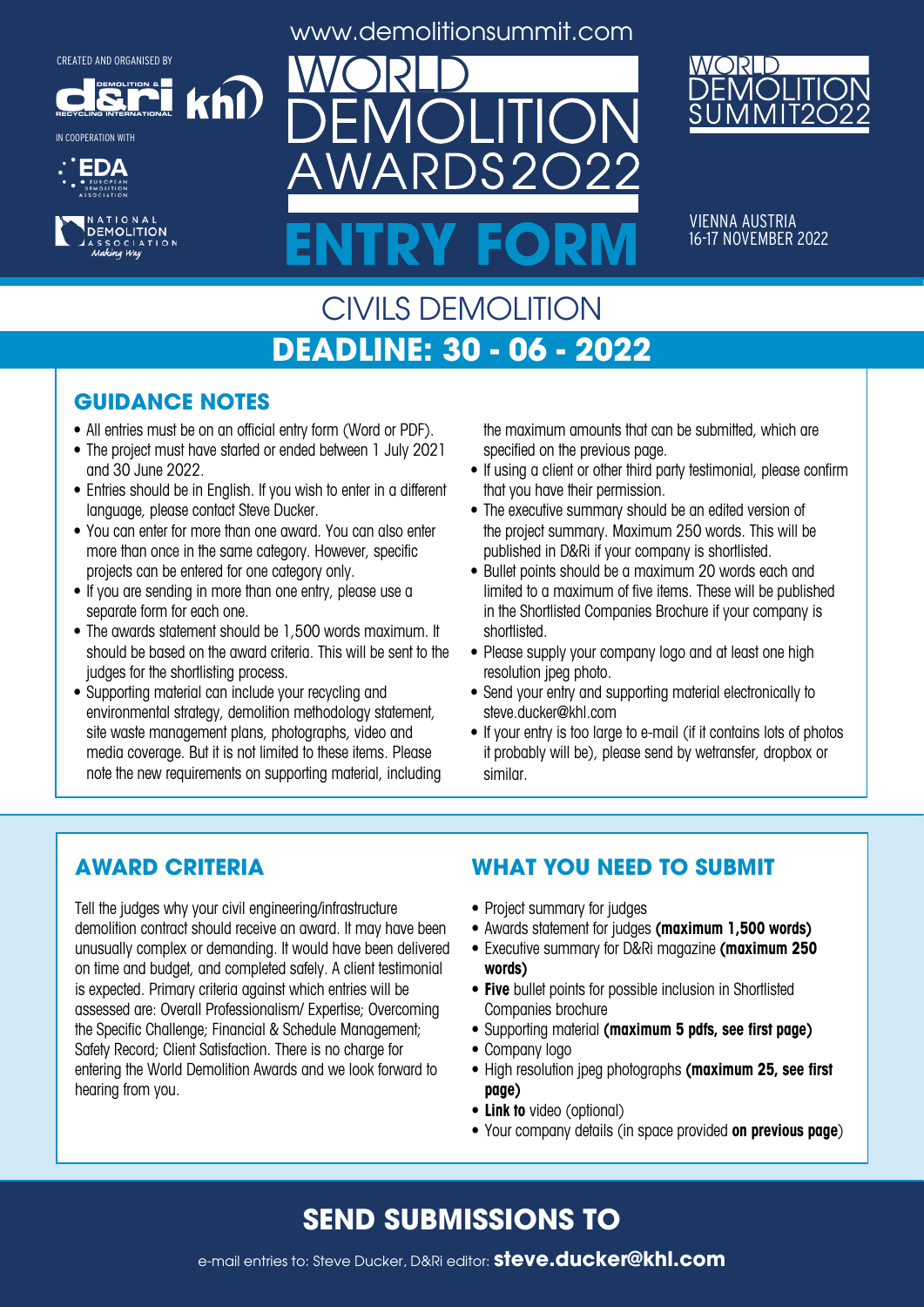**DEMOLITION &**

 $k$ h $\Omega$ 

**RECYCLING INTERNATIONAL**











VIENNA AUSTRIA 16-17 NOVEMBER 2022

## CIVILS DEMOLITION **DEADLINE: 30 - 06 - 2022**

**ENTRY FORM**

## **PROJECT SUMMARY**

The purpose of this summary is to provide the judges with a brief description of the project. This information is primarily for judging purposes, but may be used in editorial coverage of the project in Demolition & Recycling International. If you do not wish this information to be used in D&Ri, please check this box.

| Project name:                                                               |                 |
|-----------------------------------------------------------------------------|-----------------|
| Client:                                                                     |                 |
| Date commenced:                                                             | Date completed: |
| Contract value:                                                             |                 |
| Volume of site (m <sup>3</sup> /yd <sup>3</sup> )<br>or area $(m^2/yd^2)$ : |                 |
| Equipment deployed:                                                         |                 |
|                                                                             |                 |
| Key challenges:                                                             |                 |
|                                                                             |                 |
| Maximum workforce at peak:                                                  |                 |
| Number of shifts at peak:                                                   |                 |
| Health & safety incidents                                                   |                 |
| (number & nature):                                                          |                 |
|                                                                             |                 |
| Volume of waste &<br>percentage recycled:                                   |                 |
|                                                                             |                 |

## **SEND SUBMISSIONS TO**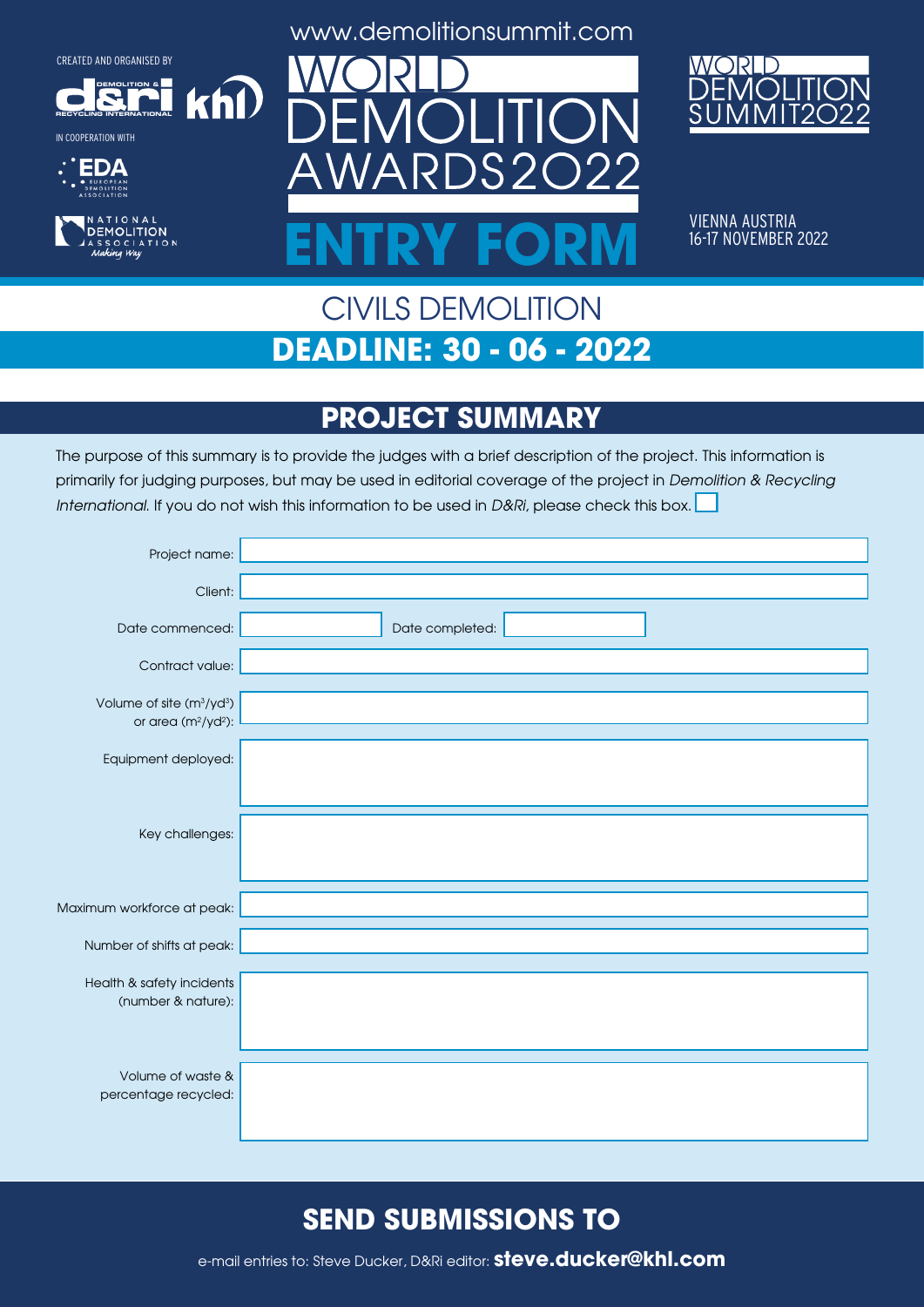**DEMOLITION &**

 $k$ h $\Omega$ 

**RECYCLING INTERNATIONAL**

IN COOPERATION WITH





www.demolitionsummit.com



VIENNA AUSTRIA 16-17 NOVEMBER 2022

## CIVILS DEMOLITION **DEADLINE: 30 - 06 - 2022**

**ENTRY FORM**

## **AWARDS STATEMENT**

**THIS MUST BE COMPLETED** for the entry to be put forward to the judging panel

**NO MORE THAN 1,500 WORDS**

## **SEND SUBMISSIONS TO**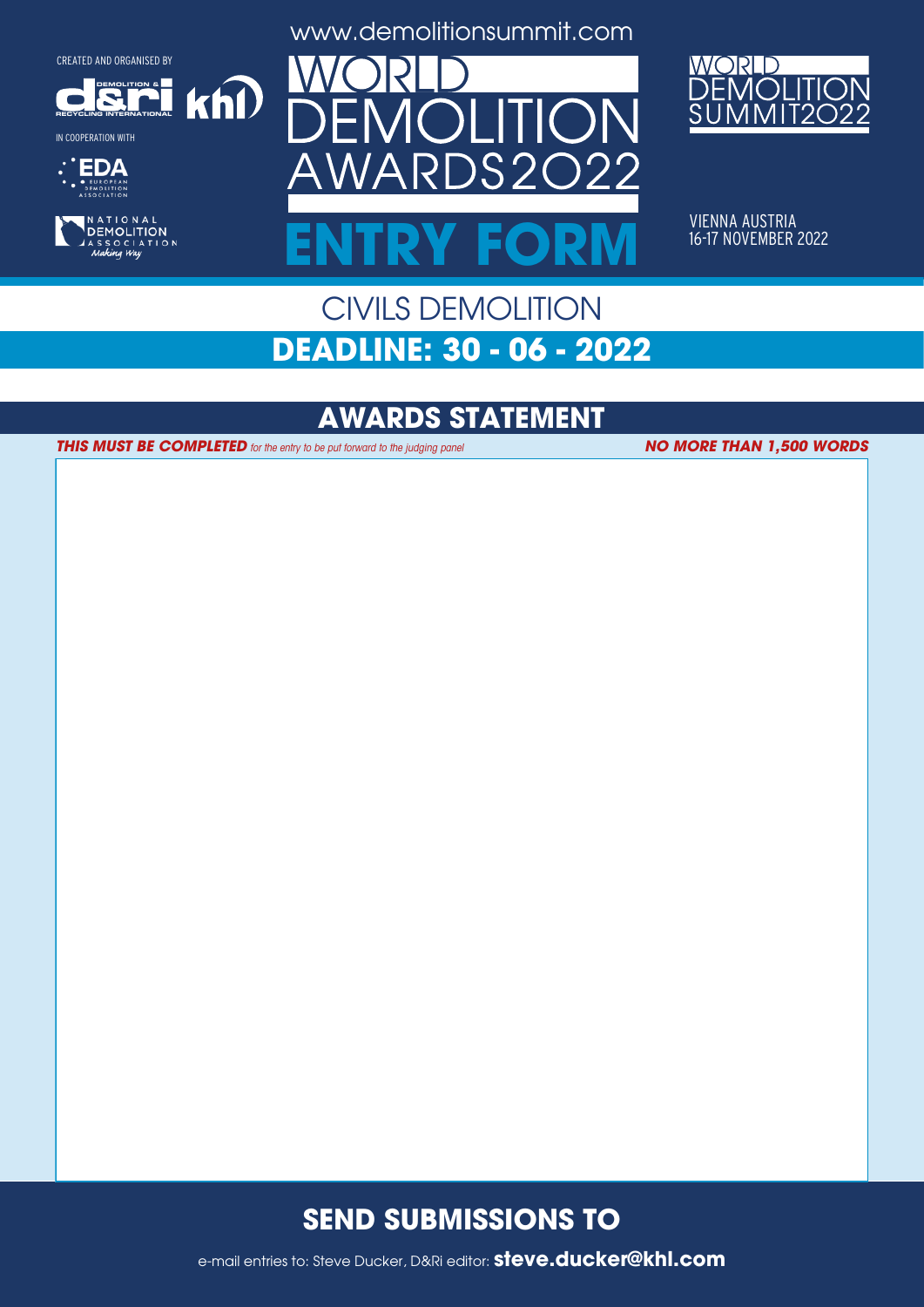**DEMOLITION &**

 $k$ h $\Omega$ 

**RECYCLING INTERNATIONAL**











VIENNA AUSTRIA 16-17 NOVEMBER 2022

## CIVILS DEMOLITION **DEADLINE: 30 - 06 - 2022**

**ENTRY FORM**

## **AWARDS STATEMENT** CONTINUED

**THIS MUST BE COMPLETED** for the entry to be put forward to the judging panel **NO MORE THAN 1,500 WORDS** 

#### **SEND SUBMISSIONS TO**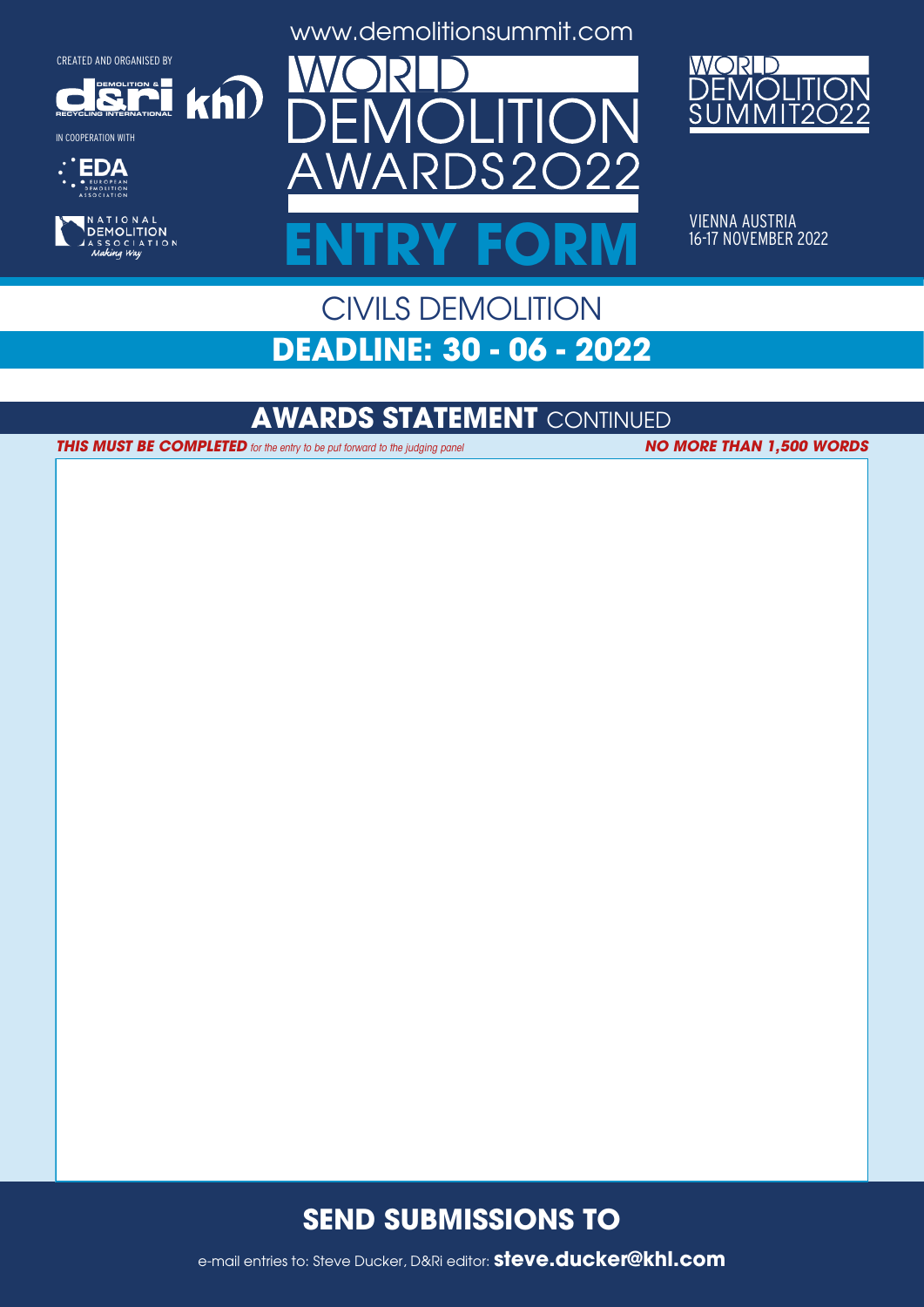**DEMOLITION &**

 $k$ h $\Omega$ 

**RECYCLING INTERNATIONAL**







www.demolitionsummit.com



VIENNA AUSTRIA 16-17 NOVEMBER 2022

## CIVILS DEMOLITION **DEADLINE: 30 - 06 - 2022**

**ENTRY FORM**

# **EXECUTIVE SUMMARY**

**THIS MUST BE COMPLETED** for the entry (if shortlisted) to appear in Demolition & Recycling International **NO MORE THAN 250 WORDS** 

## **SEND SUBMISSIONS TO**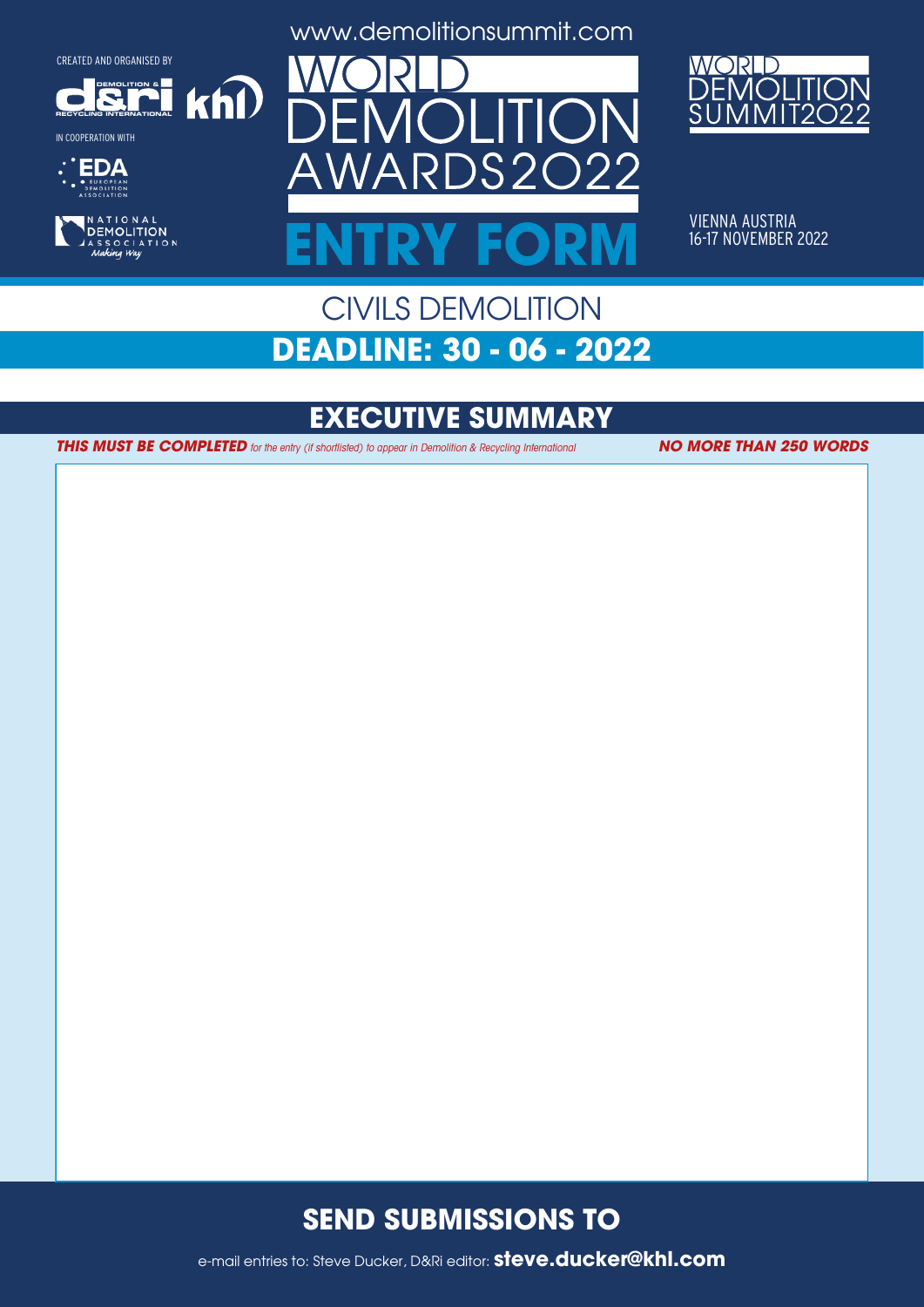**DEMOLITION &**

 $k$ n $\Omega$ 



IN COOPERATION WITH









VIENNA AUSTRIA 16-17 NOVEMBER 2022

## CIVILS DEMOLITION **DEADLINE: 30 - 06 - 2022**

**ENTRY FORM**

# **KEY POINTS OF AWARDS ENTRY**

PLEASE ALSO SUPPLY FIVE BULLET POINTS OUTLINING KEY FEATURES OF THE PROJECT maximum 20 words per bullet point

## **SEND SUBMISSIONS TO**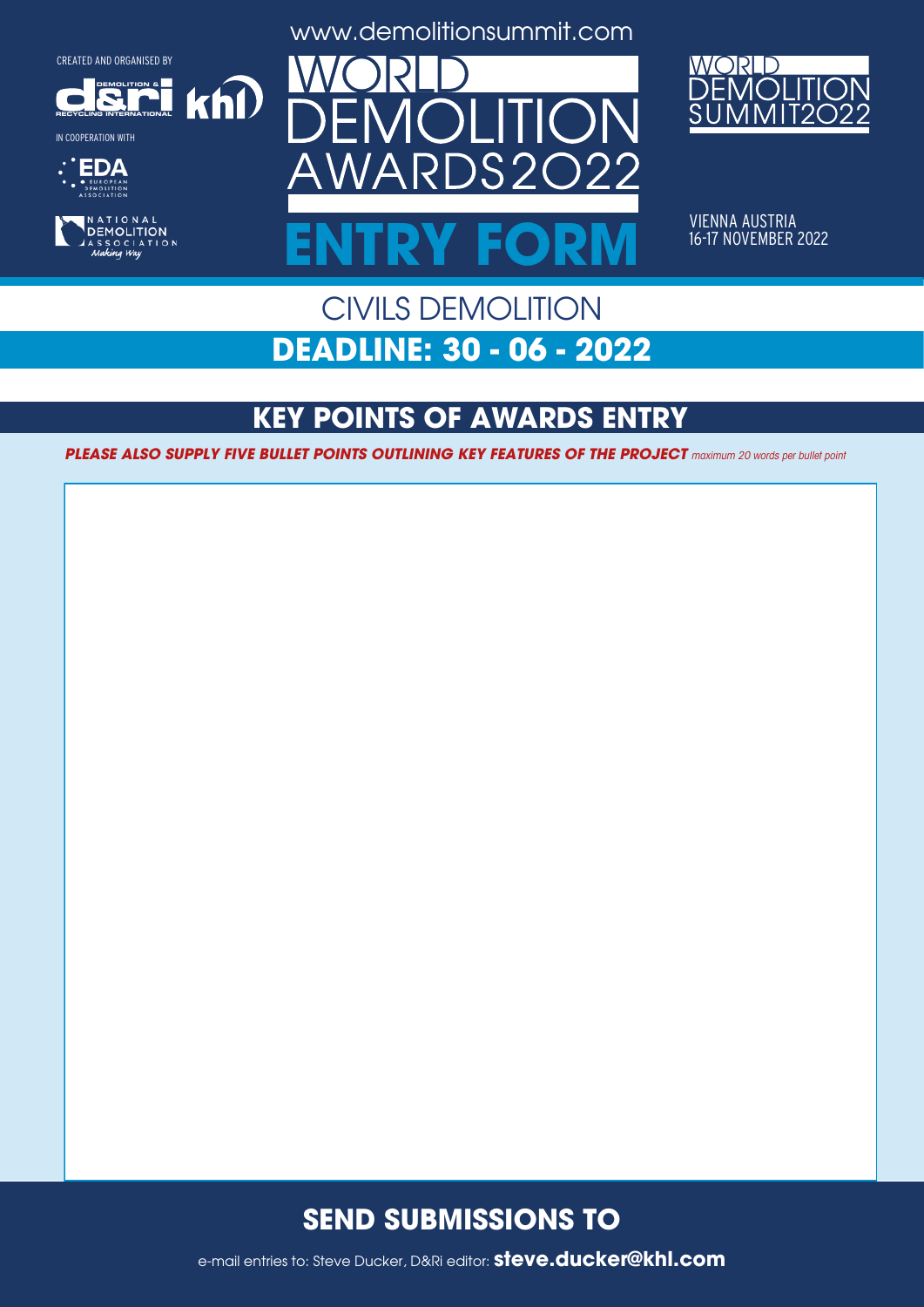$k$ n $\Omega$ 

**DEMOLITION &**



IN COOPERATION WITH





www.demolitionsummit.com



VIENNA AUSTRIA 16-17 NOVEMBER 2022

## CIVILS DEMOLITION **DEADLINE: 30 - 06 - 2022**

**ENTRY FORM**

## **LIST OF ANY SUPPORTING MATERIAL**

**PLEASE NOTE THE NEW ENTRY REQUIREMENTS FOR SUPPORTING INFORMATION, AS SPECIFIED ON THE FIRST PAGE**

## **SEND SUBMISSIONS TO**